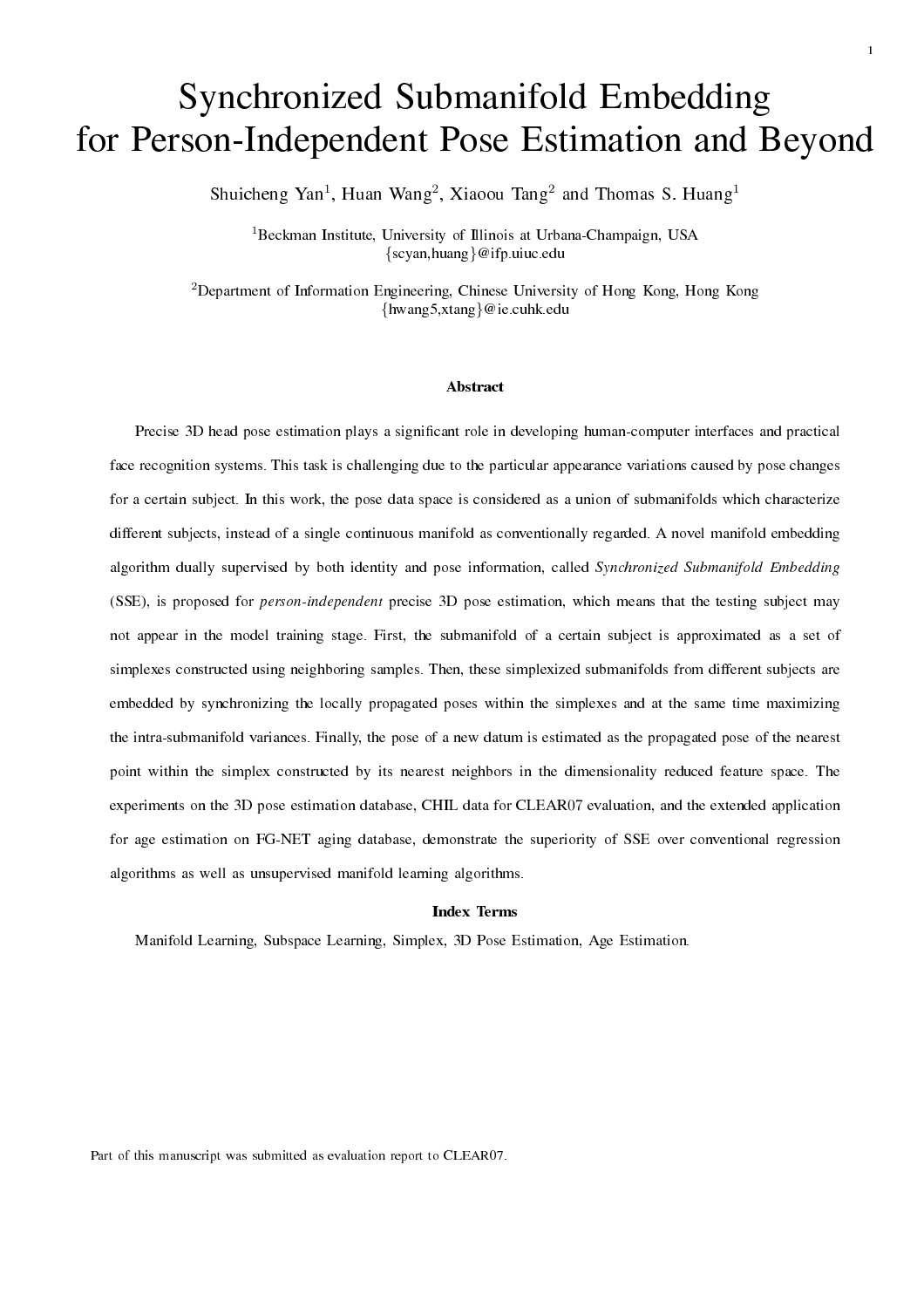## I. INTRODUCTION

A face image encodes a variety of useful information, such as identity [29], emotion [25] and head pose [1], which are significant for developing practical and humanoid computer vision systems. The problems of identity verification and emotion recognition have been extensively studied as conventional multi-class pattern recognition problems in the computer vision literature. Many commercial systems have been developed for human identity verification. However, the research on head pose estimation, especially for precise 3D head pose estimation, is still far from mature due to the underlying difficulties and challenges. First, the database and ground truth are much more difficult to obtain than the identity and emotion information. Second, the style of pose variation is personalized, and greatly depends on the 3D geometry of the human head. Finally, the pose labels are of real values, and hence the pose estimation problem is essentially a regression problem rather than a multi-class pattern recognition problem.

Current research [5] [16] [9] [27] on appearance based head pose estimation can be roughly divided into three categories. The first category [15] [16] formulates pose estimation as a conventional multi-class pattern recognition problem, and only rough pose information is inferred from these algorithms. The second category takes pose estimation as a regression problem, and nonlinear regression algorithms, e.g. Neural Network [5], are used for learning the mapping from the original appearance features to the pose label. The last category assumes that the pose data lie on or nearly on a low-dimensional manifold, and manifold embedding techniques [6] [8] [9] [12] [19] [18] are utilized for learning a more effective representation for pose estimation. In this work, we address the challenging problem of person-independent precise 3D head pose estimation, instead of the rough discrete pose estimation in the pan direction as done conventionally, and hence the algorithms like Linear Discriminant Analysis [10] from the first category are inapplicable in our scenario. To effectively exploit the underlying geometry structure information of the pose data space as well as the available identity and pose information, our solution is pursued within the third category, but many algorithms within this category, e.g. [18], are not suitable for the task we concern in this paper since they were proposed with the underlying assumption that the testing subject appears in the model training set.

In this work, we present a dually supervised manifold embedding algorithm for person-independent precise 3D head pose estimation motivated from the following observations: 1) the pose sample data are often from multiple subjects, and distributed on distinctive submanifolds of different subjects instead of a single continuous manifold assumed by most conventional manifold learning [4][22][26] algorithms, such as ISOMAP [23], Locally Linear Embedding (LLE) [21], and Laplacian Eigenmaps [3]; 2) these submanifolds commonly share similar geometric shapes as shown in Figure 1; and 3) a desirable representation for 3D head pose estimation should be personindependent, namely the model trained on training data has good generalization capability on data from unknown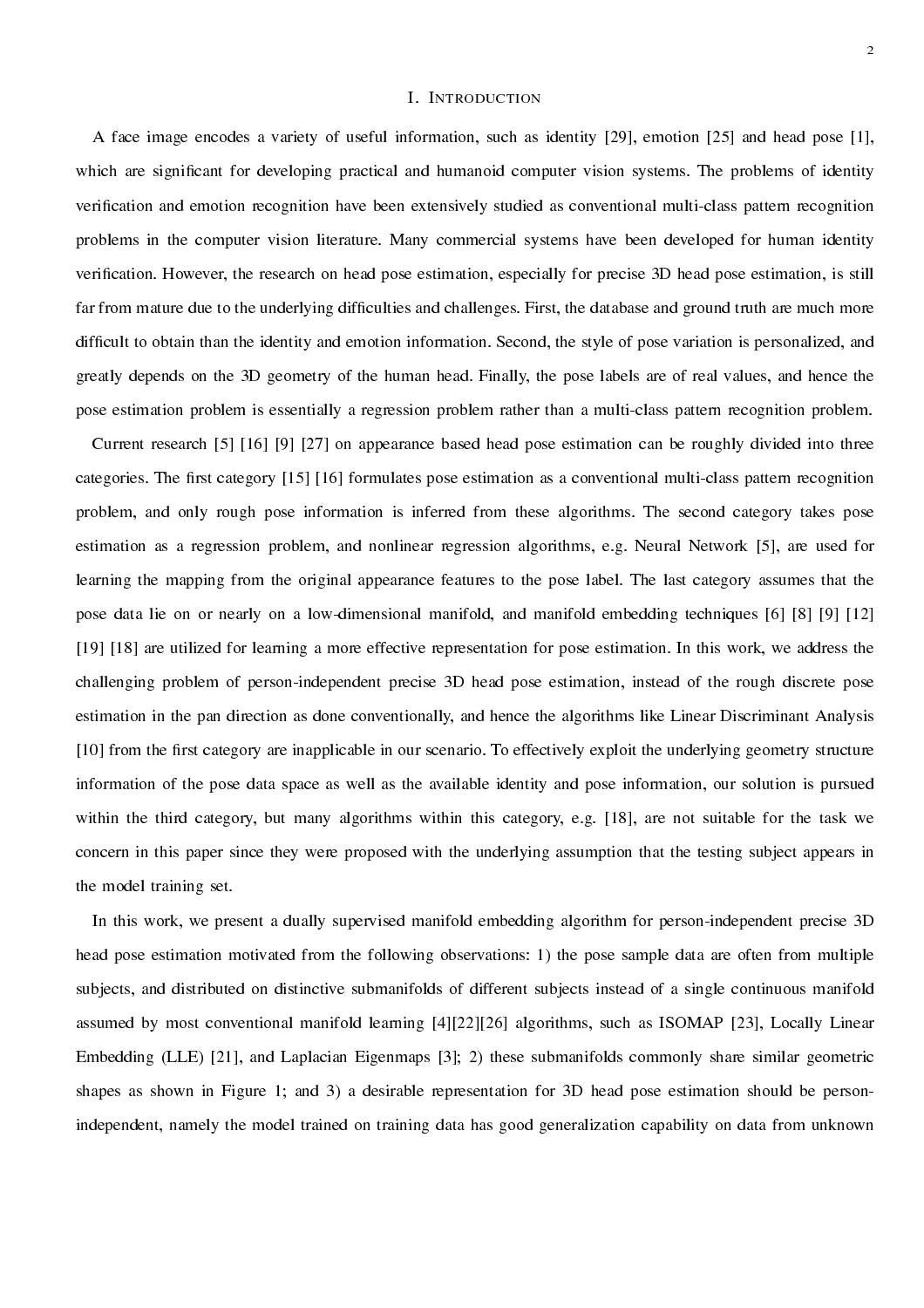

Fig. 1. The 3D embedding of the pose data from three subjects. The data are shown to lie on three distinctive submanifolds instead of a single continuous manifold.

subject.

Our proposed manifold embedding algorithm is dually supervised by both identity and pose information. More specifically speaking, first, the submanifold of each subject is approximated as a set of simplexes [17] constructed using neighboring samples, and the pose label is further propagated within all the simplexes by using the generalized barycentric coordinates [17]. Then these submanifolds are synchronized by seeking the counterpart point of each sample within the simplexes of a different subject, and consequently the synchronized submanifold embedding is formulated to minimize the distances between these aligned point pairs and at the same time maximize the intrasubmanifold variance. Finally, for a new datum, a simplex is constructed using its nearest neighbors measured in the dimensionality reduced feature space, and then its pose is estimated as the propagated pose of the nearest point within the simplex.

The rest of the paper is organized as follows. Section II introduces the motivations from conventional manifold learning algorithms, followed by the formulation of synchronized submanifold embedding. The pose estimation by local simplex propagation is described in Section III. Experimental results on precise 3D head pose estimation, and the extended application of age estimation, are demonstrated in Section IV. We conclude this paper in Section V.

## II. SYNCHRONIZED SUBMANIFOLD EMBEDDING FOR PERSON-INDEPENDENT POSE ESTIMATION

Here, we assume that the training sample data are given as  $X^c = [x_1^c, x_2^c, \cdots, x_{n_c}^c]$ , where  $x_i^c \in \mathbb{R}^m, i =$  $1, 2, \dots, n_c$ , and  $c = 1, 2, \dots, N_c$ .  $n_c$  is the number of training samples for the c-th subject,  $N_c$  is the number of subjects, and we have  $N = \sum_{c=1}^{N_c} n_c$  samples in total. Correspondingly, the pose labels are presented as  $\Theta^c$  =  $[\theta_1^c, \theta_2^c, \cdots, \theta_{n_c}^c], c=1, 2, \cdots, N_c$ , where  $\theta_i^c \in \mathbb{R}^3, i=1, 2, \cdots, n_c$  and three values of  $\theta_i^c$  are the pan, tilt and yaw angles of the sample  $x_i^c$ . For ease of presentation, we denote the concatenated sample data as  $X = [x_1, x_2, \cdots, x_N]$ and the concatenated label matrix as  $\Theta = [\theta_1, \theta_2, \cdots, \theta_N]$ .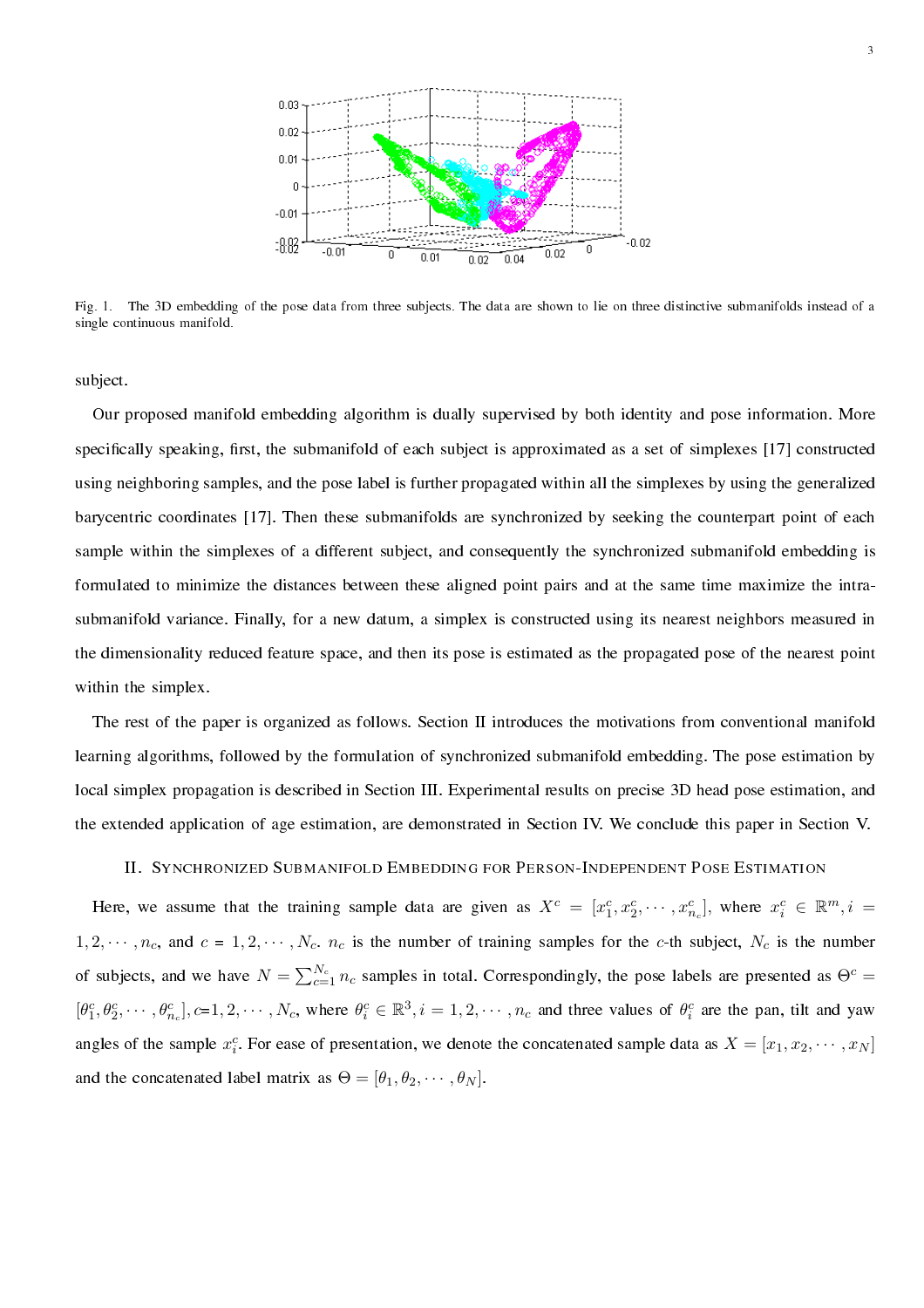## A. Motivations

Recent work [6] [9] [19] demonstrated the effectiveness of manifold learning techniques for head pose estimation. The high-dimensional pose data are assumed to lie on or nearly on a low-dimensional continuous manifold, and the manifold learning techniques such as LLE and Laplacian Eignmaps, or their linear extensions [12] [9], are used for manifold embedding. Then the Nearest Neighbor criterion [10] or other simple linear regression approach is used for final head pose estimation.

Though there were some attempts [20] to develop supervised manifold learning algorithms for multi-class classification problems, most manifold learning algorithms run in an unsupervised manner for regression problems like precise 3D head pose estimation. Our work presented in this paper is motivated by the observation that both identity and pose information are mostly available in the model training stage and they are useful for developing effective person-independent precise head pose estimation algorithm. More specifically speaking, it is commonly believed [10] that for regression or classification problems, the label information can greatly improve algorithmic performance compared with the unsupervised algorithms which utilize only original feature information. Besides the pose label information, the identity information is valuable for *person-independent* head pose estimation. On the one hand, the pose data often come from multiple subjects, and lie on separated distinctive submanifolds; hence the assumption that the data lie on a single continuous manifold cannot be satisfied in this scenario. On the other hand, the submanifolds of different subjects often share similar geometric structures as shown in Figure 1, and the algorithmic person-independence and generalization capabilities can be further promoted by synchronizing the pose labels on different submanifolds.

To sufficiently utilize both the pose label information and the identity information, we provide as follows a dually supervised algorithm, called synchronized submanifold embedding, to seek an effective representation for person-independent precise 3D head pose estimation.

#### B. Synchronized Submanifold Embedding

As shown in Figure 1, the pose image data of a certain subject constitute a continuous submanifold. To obtain a person-independent representation for 3D head pose estimation, it is natural to learn a low-dimensional subspace by synchronizing these submanifolds, such that the samples from different subjects yet with similar poses will be projected to similar low-dimensional representations.

Before formally describing our solution to learn such a subspace, we review some terminologies on simplex [17] and generalized barycentric coordinates.

A k-simplex is a k-dimensional analogue of a triangle. Specifically, a k-simplex is the convex hull of a set of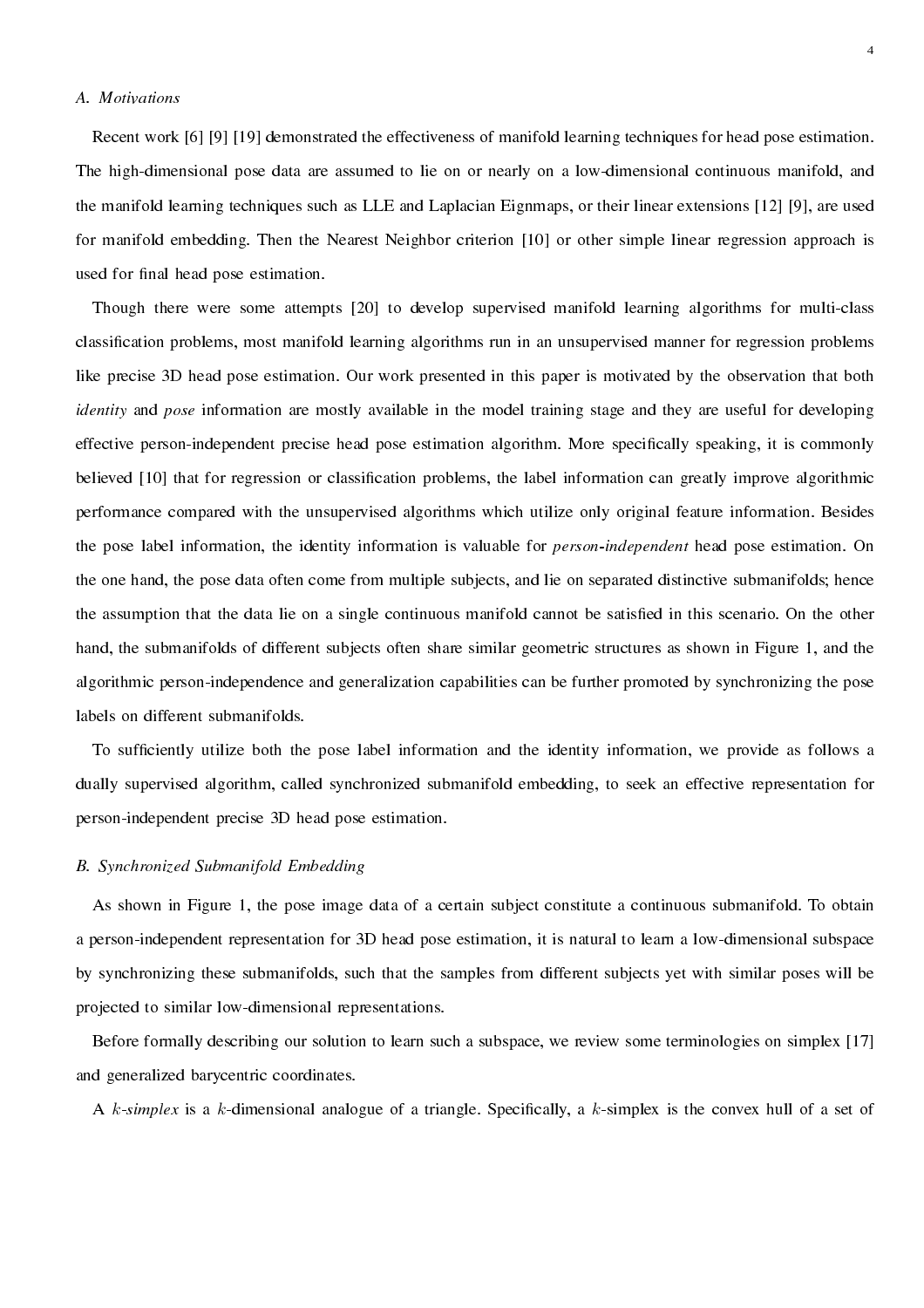

Fig. 2. An illustration of simplexes: (a) 0-simplex, (b) 1-simplex, (c) 2-simplex, and (d) 3-simplex.

 $(k + 1)$  affinely independent points<sup>1</sup> in some Euclidean space of dimension k or higher. Mathematically speaking, denote the vertices as  $Z = [z_0, z_1, \dots, z_k]$ , and then the k-simplex is expressed as

$$
\mathcal{S}_k = \{ \sum_{j=0}^k t_j z_j : \sum_{j=0}^k t_j = 1, t_j \ge 0 \}.
$$
 (1)

The coordinates  $[t_0, t_1, \dots, t_k]$  in  $\mathcal{S}_k(Z)$  are called the generalized barycentric coordinates, which are the generalization of barycentric coordinates. An illustration of simplexes is shown in Figure 2.

1) Submanifold Simplexization: As the head pose label can be of any real value within [0 360], it is often difficult to obtain images with exactly the same poses yet from different subjects. Hence the submanifolds cannot be directly aligned based on these discrete training samples, and traditional supervised subspace learning algorithms like Linear Discriminant Analysis [2] cannot be used for the task we concern in this paper.

In this work, we present an approach to transform the labeled discrete samples on a submanifold into a set of continuous simplexes with propagated pose labels. For each sample datum  $x_i^c$ , the k-nearest neighbors of the same subject measured by pose label distance are used to construct a  $k$ -simplex as

$$
\mathcal{S}_k(x_i^c) = \{ \sum_{j=0}^k t_j x_{i_j}^c : \sum_{j=0}^k t_j = 1, t_j \ge 0 \},\tag{2}
$$

where  $\{x_{i_j}^c, j = 1, 2, \dots, k\}$  is the k nearest neighbors of sample  $x_i^c$  within the same submanifold and  $x_{i_0}^c = x_i^c$ . Motivated by the work of LLE [21], we assume in this work that the nonnegative linear reconstruction relationship within the k-simplex  $S_k(x_i^c)$  can be bidirectionally transformed between features and pose labels. That is, for a point within  $S_k(x_i^c)$ , denoted as  $y_k^t(x_i^c) = \sum_{j=0}^k t_j x_{i_j}^c$ , its pose label can be propagated from the poses of vertices using the same corresponding generalized barycentric coordinate vector  $t$  as

$$
\theta_k^t(x_i^c) = \sum_{j=0}^k t_j \ \theta_{i_j}^c. \tag{3}
$$

<sup>&</sup>lt;sup>1</sup>In this work, the affinely independent property is assumed for the k nearest neighbors of a datum, which is commonly satisfied since k is small in our experiments.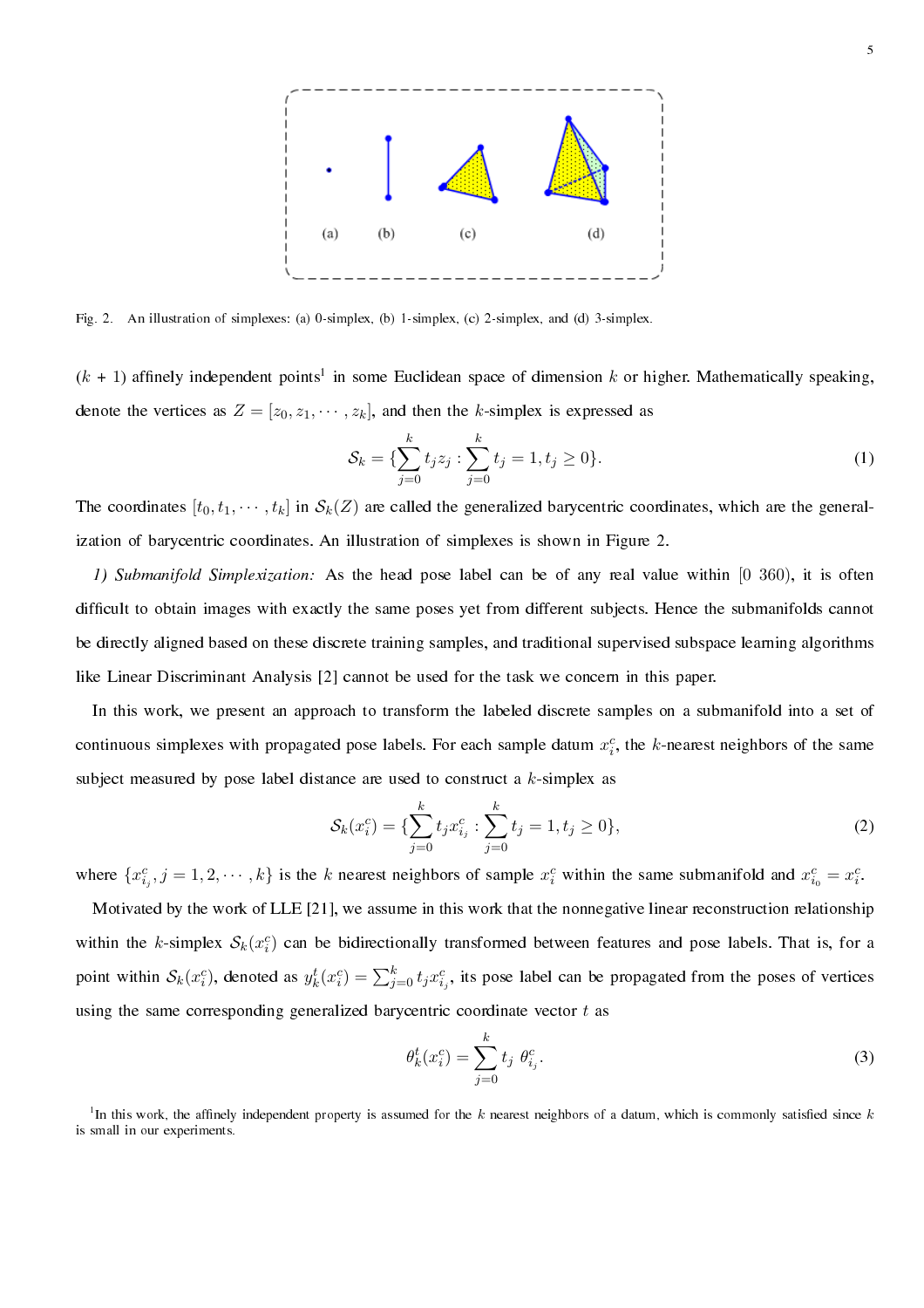

Fig. 3. An illustration of submanifold synchronization by simplicization. Note that to facilitate display, we utilize the 2-simplex for demonstration and the Euclidian distance in the 2D plane does not exactly reflect true distance between sample pair. The blue points represent the training samples, and the red points represent the corresponding synthesized points in distinctive submanifolds with the same poses. The dashed bidirectional lines connect the point pairs with the same poses.

Note that the bidirectional propagation of the generalized barycentric coordinates between features and labels is assumed only within a local neighborhood like the k-simplex around a certain sample, which is in accord with the general locally linear assumption of a manifold [21].

In this way, beyond a set of discrete samples, each submanifold is expressed as a set of labeled continuous simplexes, and then for each datum  $x_i^c$ , it has the potential to find a counterpart point with the same pose within the simplexes of any other subject. Consequently, these submanifolds of different subjects can be synchronized by aligning these data pairs.

2) Submanifold Embedding by Pose Synchronization: As described above, we aim to pursue a low-dimensional representation such that the submanifolds of different subjects are aligned according to the precise pose labels. For each sample  $x_i^c$ , the point within the reconstructed simplexes of the c'-th subject ( $c' \neq c$ ) and with the most similar pose is calculated in two steps. First, the generalized barycentric coordinates of this point is computed as

$$
(\tilde{o}, \tilde{t}) = \arg\min_{o,t} ||\theta_i^c - \theta_k^t(x_o^{c'})||^2,
$$
\n
$$
(4)
$$

then the corresponding datum and label are derived as

$$
y(x_i^c, c') = \sum_{j=0}^k \tilde{t}_j \ x_{\tilde{o}_j}^{c'}, \tag{5}
$$

$$
\theta(x_i^c, c') = \sum_{j=0}^k \tilde{t}_j \ \theta_{\tilde{o}_j}^{c'}.
$$
\n
$$
(6)
$$

Remark: For a given o, the task becomes a standard quadratic optimization problem:

$$
\min_{t} ||\theta_i^c - \sum_{j=0}^k t_j \ \theta_{o_j}^{c'}||^2, \quad st. \quad \sum_{j=0}^k t_j = 1, \quad t_j \ge 0,
$$
\n(7)

which can be solved by general optimization tool, such as the *quadprog* function in Matlab.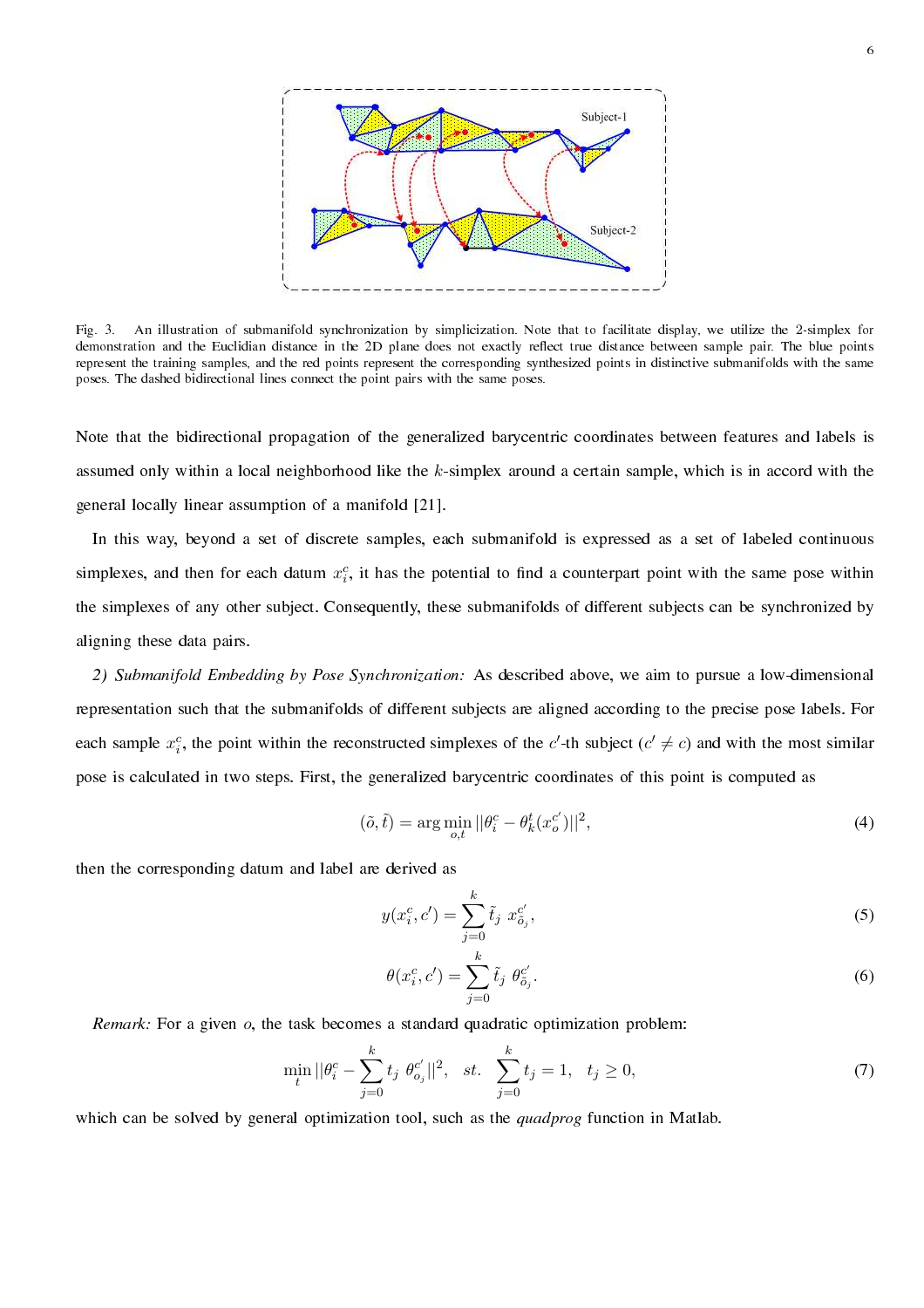There are serval ways to derive a low-dimensional representation for synchronizing these submanifolds, and in this paper, we utilize the linear projection approach, namely, the manifold embedding is achieved by seeking a projection matrix  $W \in \mathbb{R}^{m \times d}$  (usually  $d \ll m$ ) and

$$
y_i = W^T x_i,\tag{8}
$$

where  $y_i \in \mathbb{R}^d$  is the low-dimensional representation of sample  $x_i$ .

On the one hand, the projection matrix  $W$  should minimize the distances between each sample to its nearest neighbor (measured by pose label distance) within the simplexes of any other subject. Namely, it should minimize

$$
\hat{S}_{syn}(W) = \sum_{c=1}^{N_c} \sum_{i=1}^{n_c} \sum_{c' \neq c} ||W^T x_i^c - W^T y(x_i^c, c')||^2 I(x_i^c, c'),
$$
\n(9)

where the indicator function  $I(x_i^c, c') = 1$ , if  $||\theta_i^c - \theta(x_i^c, c')|| \leq \varepsilon$ ; 0, otherwise.  $\varepsilon$  is a threshold to determine whether to synchronize the point pairs, and in this work,  $\varepsilon$  is set as 2 for the pose estimation problem and as 1 for age estimation in the extended application.

On the other hand, to promote the separability of different poses, it is desirable to maximize the distances between different sample pairs, namely

$$
\hat{S}_{sep}(W) = \sum_{c=1}^{N_c} \sum_{i=1}^{n_c} \sum_{j=1}^{n_c} ||W^T x_i^c - W^T x_j^c||^2.
$$
\n(10)

To achieve these dual objectives, the projection matrix  $W$  is derived as

$$
\arg\max_{W} \frac{\hat{S}_{sep}(W)}{\hat{S}_{syn}(W)} = \arg\max_{W} \frac{Tr(W^T S_1 W)}{Tr(W^T S_2 W)},
$$
\n(11)

where

$$
S_2 = \sum_{c=1}^{N_c} \sum_{i=1}^{n_c} \sum_{c' \neq c} (x_i^c - y(x_i^c, c')) (x_i^c - y(x_i^c, c'))^T I(x_i^c, c'),
$$
  
\n
$$
S_1 = \sum_{c=1}^{N_c} \sum_{i=1}^{n_c} \sum_{j=1}^{n_c} (x_i^c - x_j^c) (x_i^c - x_j^c)^T.
$$
\n(12)

The objective function in the optimization problem (11) is nonlinear and commonly there is no closed form solution. Usually, it is transformed into another more attractive form as  $\argmax_W Tr[(W^TS_2W)^{-1}(W^TS_1W)$ and solved with the generalized eigenvalue decomposition method as

$$
S_1 w_i = \lambda_i S_2 w_i,\tag{13}
$$

where the vector  $w_i$  is the eigenvector corresponding to the *i*-th largest eigenvalue  $\lambda_i$ , and it constitutes the *i*-th column vector of the projection matrix W.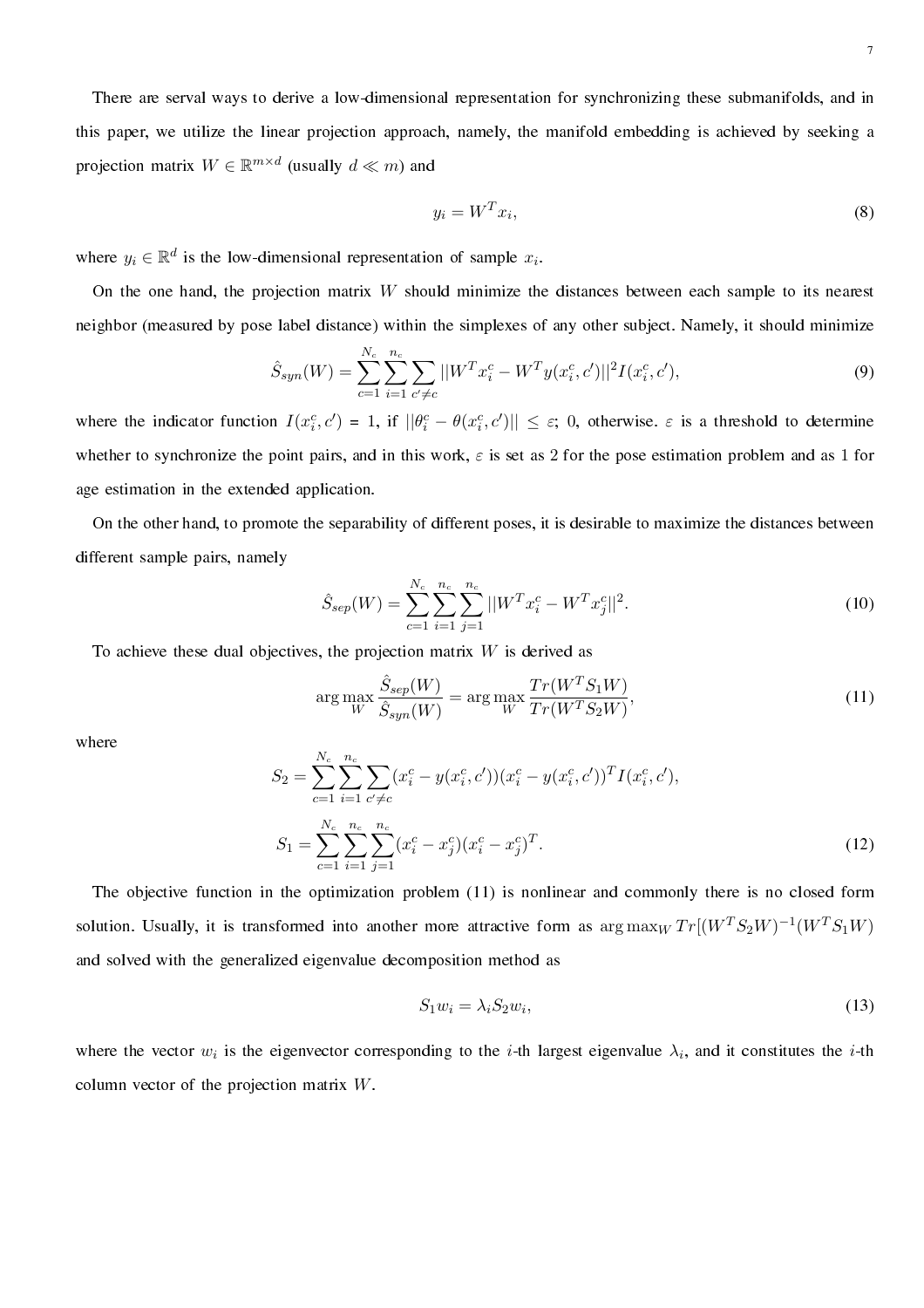# C. Pose Estimation by Local Simplex Propagation

After we obtain the projection matrix  $W$ , the sample data are all transformed into the low-dimensional feature space as in Eqn. (8), and then all the training samples are denoted as  $Y = [y_1, y_2, \dots, y_N]$ .

For a new datum x, first, we also transform it into the low-dimensional feature space as  $y = W<sup>T</sup>x$ . Then, we search for its nearest point within the simplex constructed using its  $(k+1)$  nearest neighbors in the low-dimensional feature space, namely, search for the generalized barycentric coordinate vector  $\tilde{t}$  by optimizing

$$
\min_{t} ||y - \sum_{j=0}^{k} t_j y_{i_j}||^2, \text{ s.t. } \sum_{j=0}^{k} t_j = 1, t_j \ge 0,
$$
\n(14)

where  $y_{i_j}$ ,  $j = 0, 1, \dots, k$ , are the  $(k + 1)$  nearest samples of y. Then, the label of the new datum is predicted by propagating the generalized barycentric coordinates to the labels of the vertices of the constructed  $k$ -simplex,

$$
\theta_x = \sum_{j=0}^k \tilde{t}_j \ \theta_{i_j}.\tag{15}
$$

## III. ALGORITHM DISCUSS

In this section, we highlight some aspects of our proposed Synchronized Submanifold Embedding (SSE) algorithm by comparing with conventional manifold learning algorithms for head pose estimation.

What are the advantages of SSE over unsupervised manifold learning algorithms? In the past decade, unsupervised manifold learning techniques have attracted much attention for both theoretical research and practical applications. Among them, ISOMAP [23], LLE [21] and Laplacian Eigenmaps [3] are the most popular ones. Most of these algorithms are unsupervised, and hence the derived low-dimensional representation is not guaranteed to be optimal for classification or regression problems. SSE sufficiently utilizes both the pose label information and the identity information to alleviate the difference of data from different subjects yet with similar poses, and hence it has the potential of yielding a more robust representation for person-independent precise 3D head pose estimation.

Why not to use conventional supervised manifold learning algorithms? Manifold learning was previously explored in a supervised manner [20] by considering the labeling information for computing the local distances or similarities. That is, the distance computed on features is replaced by the product or weighted sum of the distances computed on features and on pose labels. However, for this type of supervised algorithm, the local distance or similarity is often dominated by the label information, and the derived representation does not essentially reflect the original manifold structure, and hence they are more like conventional general supervised learning algorithms than manifold learning algorithms. Moreover, conventional supervised manifold learning algorithms, such as Supervised LLE [20], were designed for multi-class classification problems, and hence inapplicable for precise 3D head pose estimation. SSE instead aligns the submanifolds with the propagated pose labels and within each submanifold, the manifold information is sufficiently retained. Hence SSE is supervised and also follows the essence of manifold learning.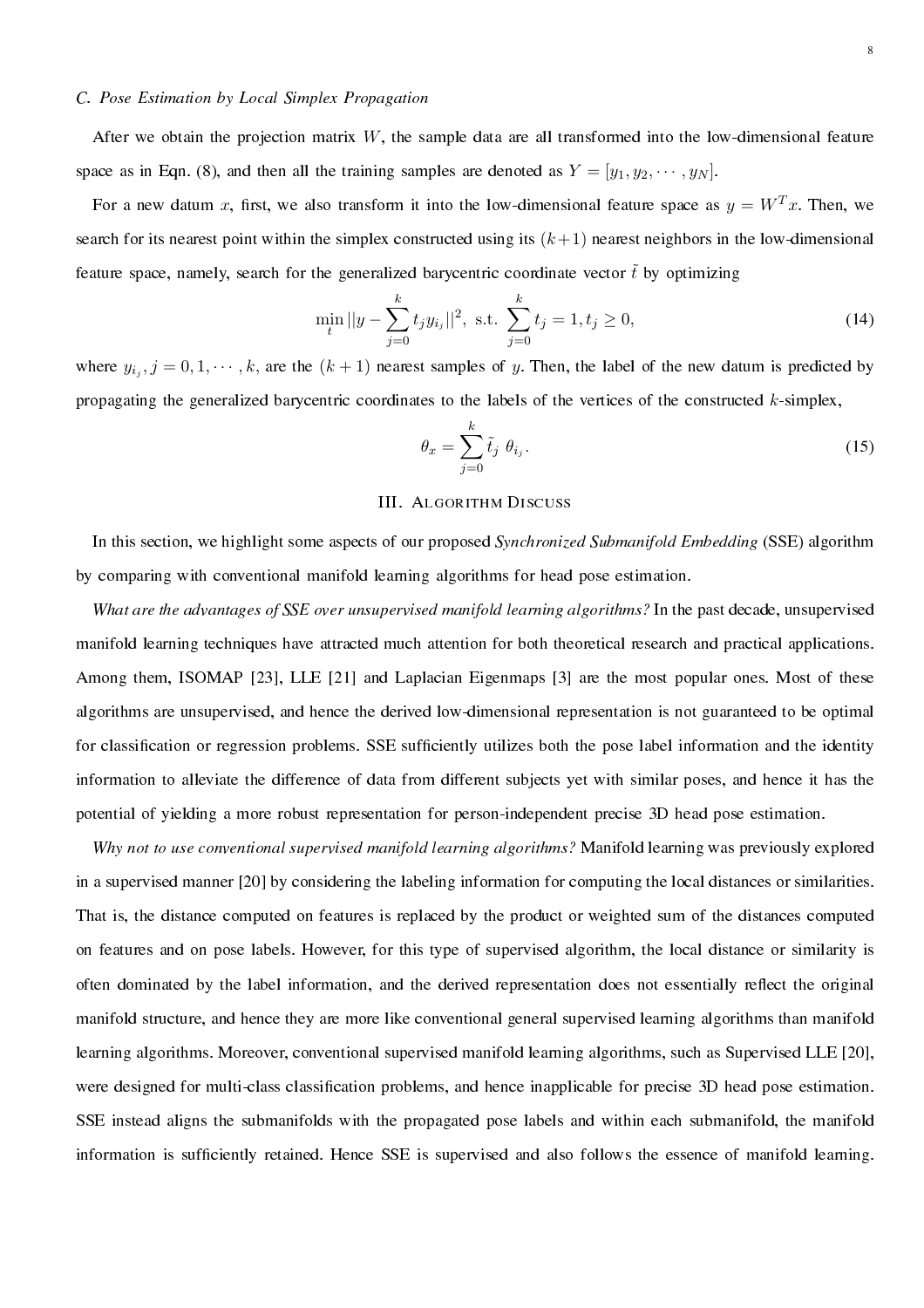Finally, SSE is dually supervised by both pose labels and identity information, while instead conventional supervised manifold learning algorithms utilize only one type of information.

## IV. EXPERIMENTS

In this section, we systematically evaluate the effectiveness of our proposed algorithm, synchronized submanifold embedding (SSE), for person-independent precise 3D head pose estimation. We use the latest precise 3D head pose estimation database, CHIL data, from the CLEAR07 evaluation [30] for the experiments. To further demonstrate the generality of SSE in person-independent estimation, we evaluate our algorithm on the age estimation problem and the popular aging database FG-NET [31]. For comparison, Principal Components Analysis (PCA) [13] [24] and Locally Embedded Analysis (LEA) [9] are implemented. As mentioned beforehand, conventional supervised subspace learning algorithm LDA cannot be directly applied for the 3D pose estimation problem, and hence we did not implement for comparison. The pose estimation from PCA and LEA is also based on local simplex propagation as in SSE. Also, the popular regression algorithms Neural Network (NN) [5] and Quadratic Models (QM) [14] are implemented for comparison in both pose and age estimation.

## A. Person-Independent Precise 3D Head Pose Estimation

1) Data Set: CHIL data for CLEAR07 evaluation: The CLEAR workshop [30] is an international effort to evaluate systems that are designed to recognize events, activities, and their relationships in interaction scenarios. In this work, we use the latest pose database, CHIL data, in the CLEAR07 evaluation, and this database is intended for precise 3D head pose estimation.

In the CHIL data, observations from four cameras that are placed in a room's upper corners are obtained for each subject. This data set includes 15 different persons standing in the middle of the room, rotating their heads towards all possible directions while wearing a magnetic motion sensor (Flock of Birds) in order to obtain their ground truth head orientations. The task is to estimate the head orientations with respect to the room's coordinate system, thus to obtain a joint estimate from all four views to achieve a hypothesis more robust than estimating from just one single camera. Some sample data are displayed in Figure 4, and the four images in each column are from the same subject and captured by four cameras simultaneously. Precise 3D pose estimation in this scenario is very difficult due to the fact that the images are in a very low resolution and also noisy.

In our experiments, we use the same experimental configuration as designed by the evaluation committees. For training, 10 videos, including annotations of the head bounding boxes and the original ground truth information about the true head pose, are provided. For evaluation, 5 videos along with the head bounding box annotations are provided. The ground truth information is used for scoring. People appearing in the training set do not appear in the evaluation set. Since manual annotations of the head bounding box only occur at every 5-th frame of the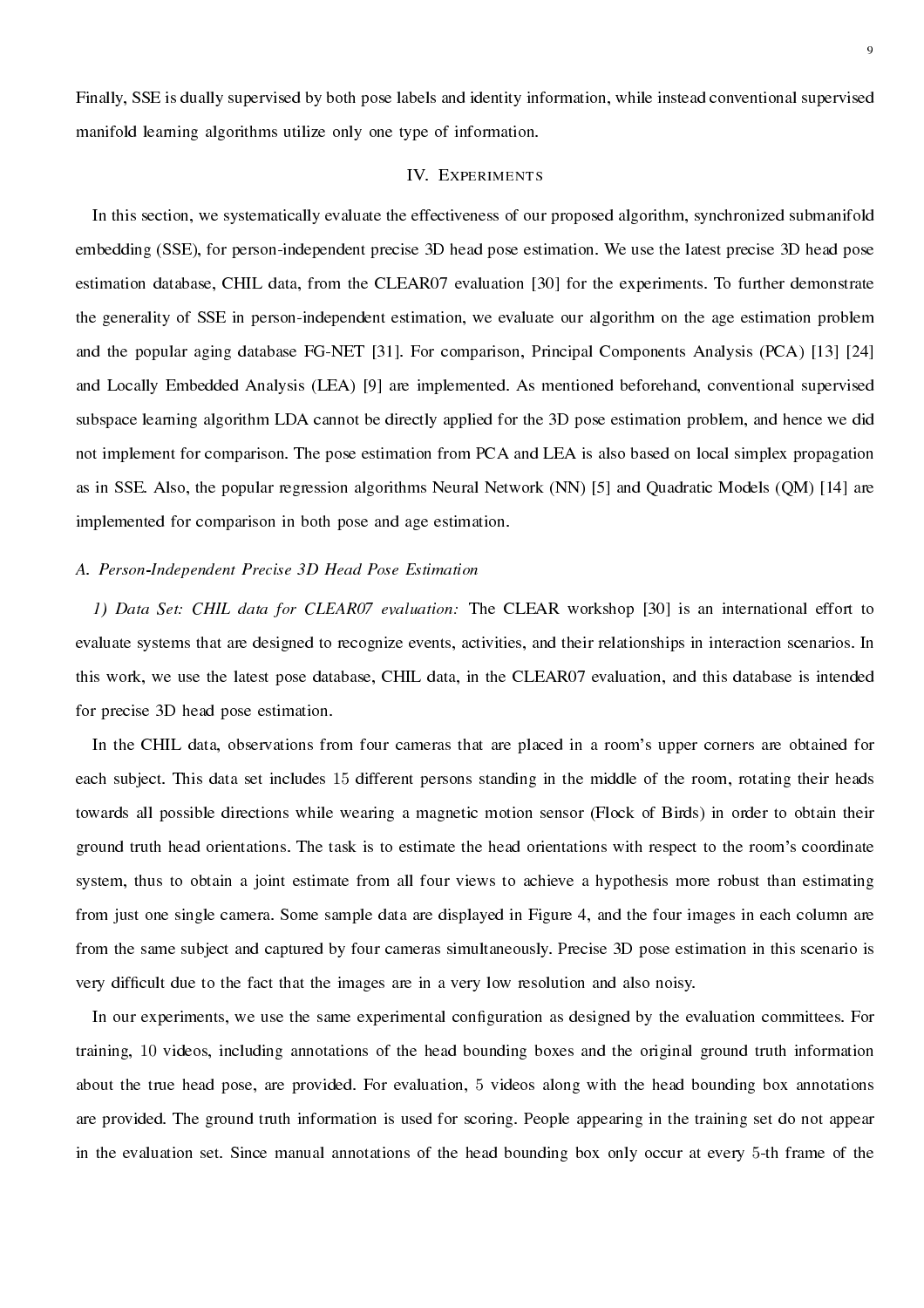

Fig. 4. The cropped sample images in the CHIL data for CLEAR07 evaluation. Note that each column contains four images of the same subject captured by the four cameras.



Fig. 5. Embedding visualization and divergency evaluation: (a) the 3D distribution of the samples from different subjects and at different poses; and (b) the divergency of samples around certain poses for the algorithms PCA, LEA and SSE. Note that in plot (a), the shapes of the samples reflect different subjects and the colors reflect difference poses, and only three subjects are shown for the ease of display; and the horizontal axes are the indexes of the ten randomly selected poses in plot (b).

videos, only hypotheses corresponding to these time stamps are going to be scored [30]. Finally, the training set contains 5348 pose samples (each sample consists of four images captured by four different cameras) from the 10 subjects, and the testing set contains 2402 pose samples. Each image is cropped and scaled to size 40-by-40, and then gray-level values of all the four images are concatenated as the feature vector for each pose sample. For all the experiments, we conduct PCA and reduce the feature dimension to 300, and then all the other algorithms are performed on the dimensionality reduced feature space. The Mean Absolute Error (MAE) [14] is used for accuracy evaluation.

2) Embedding Visualization and Divergency: The algorithms PCA, LEA, and SSE all provide a linear embedding of the manifold/submanifold from the original feature space to a low-dimensional feature space. As described before, the person-independent property is critical for algorithmic generalization to unknown testing subjects.

In this subsection, we evaluate the person-independent characteristic of the low-dimensional feature space derived from the training set of CHIL data. The left plot in Figure 5 displays the 3D distribution of samples from different subjects at different poses in the derived feature space from SSE, and we can observe that the samples of different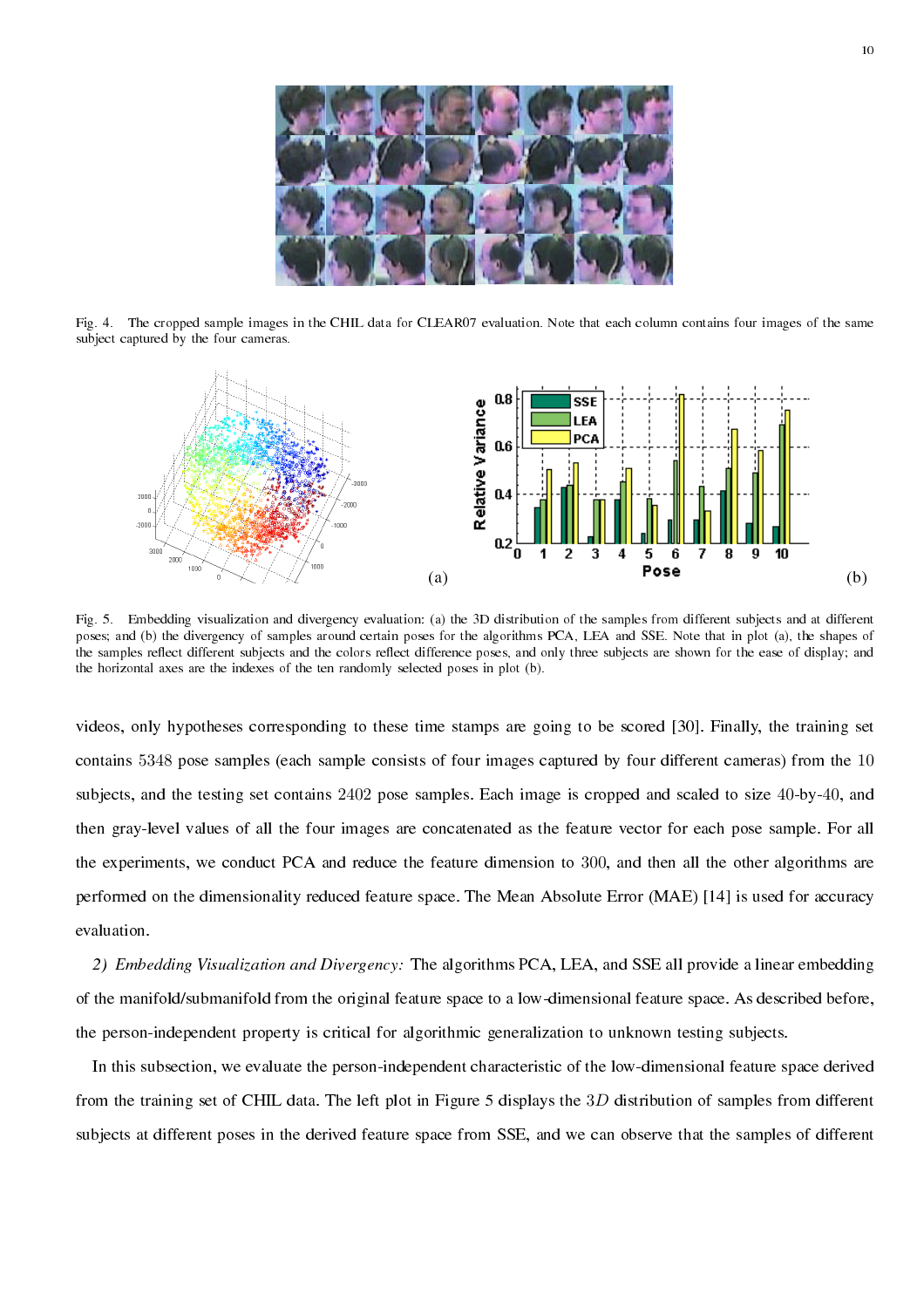subjects yet at similar poses gather together in the feature space, which coincides with the target of our SSE algorithm.

The right plot in Figure 5 shows the divergency of the dimensionality reduced samples around 10 poses compared between PCA, LEA, and SSE. For computing the divergency, the feature dimension is set as 3, and the divergency is defined as the standard deviation of the nine samples around certain pose, normalized by the standard deviation of all the samples in the training set. The results shows that the divergency based on the submanifold embedding from SSE is much smaller than those based on the manifold embeddings from PCA and LEA. The low divergency ensures a good generalization capability of SSE on the testing data.



Fig. 6. The sum of total average MAEs for PCA, LEA, and SSE on different feature dimensions for precise 3D pose estimation on the CHIL data in the CLEAR07 evaluation. Note that the results of QM and NN are expressed as lines in the figure, and MAE is the sum of the MAEs for three different directions.

TABLE I MEAN ABSOLUTE ERRORS OF THE ALGORITHMS PCA, LEA, QM, NN AND SSE ON THE CHIL DATA OF THE CLEAR07 EVALUATION. NOTE THAT THE OPTIMAL PARAMETERS USED FOR DIFFERENT SUBJECTS ARE DIFFERENT, AND THE TOTAL AVERAGE IS NOT THE WEIGHTED AVERAGE OF THE RESULTS FROM THE FIVE SUBJECTS.

|          | Subject-1 | $\overline{\text{Subject}}$ 2 | Subject-3 | Subject-4 | Subject-5 | Total Average |
|----------|-----------|-------------------------------|-----------|-----------|-----------|---------------|
| Pan-PCA  | 8.54      | 8.19                          | 6.91      | 4.53      | 4.78      | 6.94          |
| Pan-LEA  | 7.60      | 8.77                          | 6.33      | 4.50      | 4.511     | 6.72          |
| Pan OM   | 61.31     | 55.37                         | 41.27     | 33.45     | 38.12     | 46.78         |
| Pan NN   | 64.17     | 45.83                         | 40.27     | 39.80     | 41.09     | 46.82         |
| Pan-SSE  | 8.45      | 7.27                          | 6.22      | 4.33      | 3.94      | 6.60          |
| Tilt-PCA | 8.49      | 5.97                          | 11.59     | 5.25      | 12.53     | 10.86         |
| Tilt-LEA | 7.88      | 5.74                          | 12.29     | 5.29      | 12.23     | 10.87         |
| Tilt-OM  | 7.97      | 8.10                          | 17.38     | 8.05      | 23.48     | 11.83         |
| Tilt-NN  | 14.42     | 15.99                         | 17.85     | 11.48     | 16.37     | 15.10         |
| Tilt-SSE | 8.61      | 6.28                          | 9.08      | 4.92      | 9.64      | 8.25          |
| Roll PCA | 4.66      | 2.59                          | 4.20      | 2.86      | 3.30      | 4.01          |
| Roll-LEA | 5.41      | 2.59                          | 4.06      | 2.90      | 2.91      | 4.07          |
| Roll-OM  | 7.68      | 5.83                          | 10.33     | 6.61      | 7.01      | 7.55          |
| Roll-NN  | 11.24     | 10.07                         | 12.23     | 12.04     | 11.79     | 11.44         |
| Roll SSE | 5.55      | 2.22                          | 3.72      | 2.38      | 2.34      | 3.42          |

3) Precise 3D Head Pose Estimation Results: By following the experimental configuration for the CLEAR07 evaluation, we evaluated the performance of the algorithms PCA, LEA, QM, NN and SSE. The detailed results are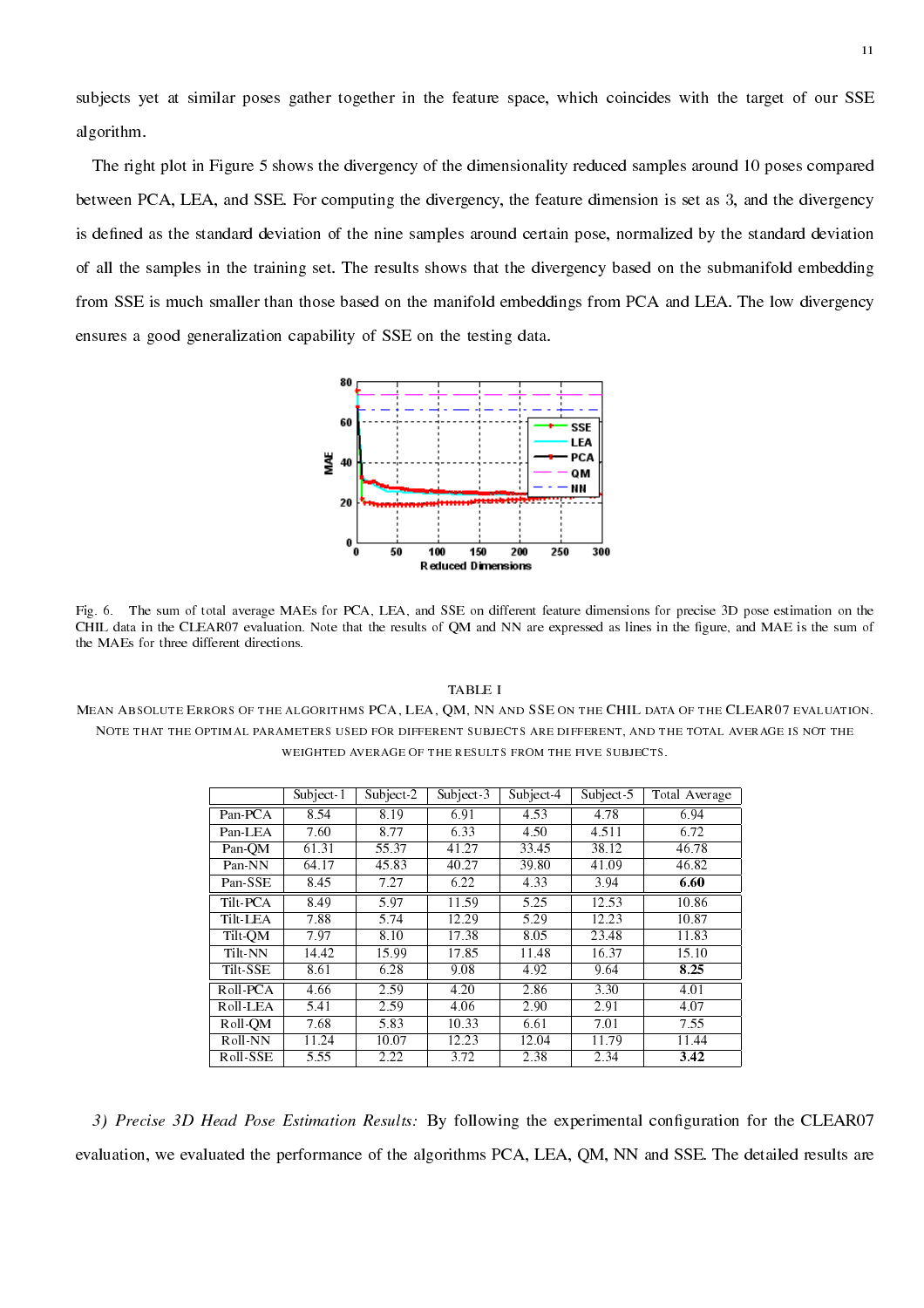

Fig. 7. The cropped samples from the FG-NET aging database. Note that all these images are from the same subject yet of different ages.

shown in Figure 6 and Table I. From these results<sup>2</sup>, we can have the following observations:

- 1) SSE consistently achieves lower MAE than PCA, LEA, QM and NN for both individual subject evaluation and overall evaluation;
- 2) NN and QM perform badly in this experiment, which should come from the fact that the training subjects and the testing subjects are different, and NN as well as QM lack enough generalization capability, since they did not explicitly pursue the person-independence.
- 3) The performance of LEA is better than that of PCA, which validates the effectiveness of exploiting manifold structure of the data space for pose estimation [9].

## B. Beyond: Person-Independent Age Estimation

Besides precise 3D head pose estimation, our proposed algorithm SSE can be used for any regression problems containing images from different subjects. The general idea of SSE is to employ the identity information for pursuing person-independent representation. Here we take the age estimation problem as an example to demonstrate its potential applications in other domains.

1) Data Set: FG-NET Aging Database: The FG-NET aging database [31] is used in our experiments. It contains 1002 face images of 82 subjects with ages ranging from 0 to 69, and each subject has multiple images of different ages as shown in Figure 7. The first 200 appearance parameters of Active Appearance Models [7] are extracted based on the provided 68 key facial points [14], and used as input features for age estimation. For detailed information on shape, texture and appearance parameters, please refer to [7]. The Leave-One-Person-Out (LOPO) strategy is used to evaluate the performance of difference algorithm, and the Mean Absolute Error is again used for measuring accuracy as in the pose estimation experiments.

2) Age Estimation Results: Detailed experimental results are shown in Figure 8 and Table II. The experimental results again validate the effectiveness of SSE over the PCA and LEA algorithms in estimation accuracy. The QM and NN algorithms work well in this experiments, and they perform better than both PCA and LEA. Despite the

 $2$ Our reported results here are better than what we reported in [30], because we further refined the algorithmic parameters. The NN results reported in [30] are slightly better that what we reported here because they used extra features besides image intensities.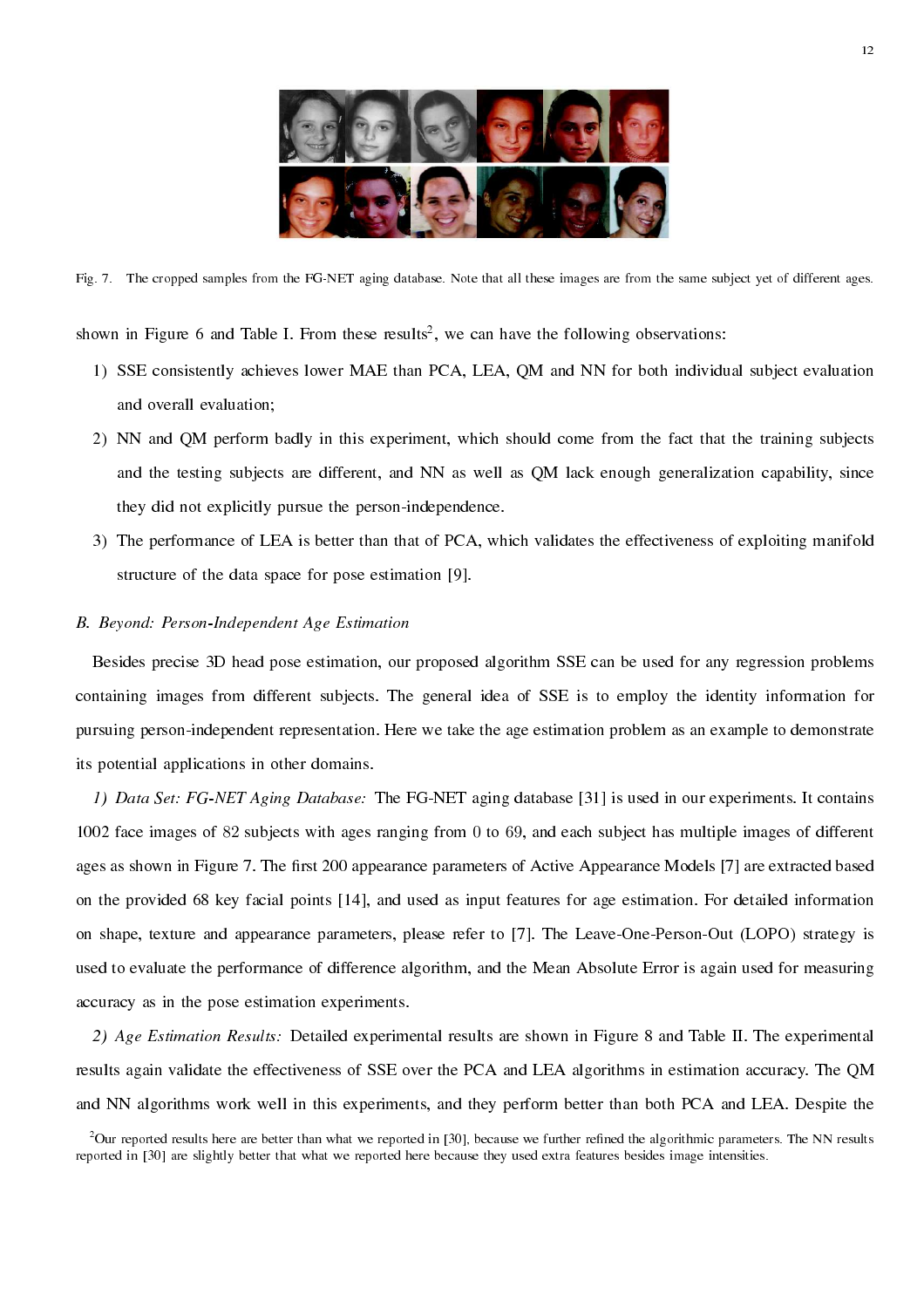

Fig. 8. Mean Absolute Errors of PCA, LEA and SSE on different feature dimensions for age estimation on the FG-NET aging database. Note that the results of QM and NN are expressed as lines in the figure.

nonlinear property of the QM and NN algorithms, their performances are not as good as SSE which takes into account both the age information and the subject identity information, and promotes the generalization capability on the testing data.

TABLE II MEAN AVERAGE ERRORS OF THE ALGORITHMS PCA, NPE, QM, NN, AND SSE ON THE FG-NET DATABASE WITH THE LEAVE-ONE-PERSON-OUT STRATEGY.

| Group (Sample Number) | PCA   | <b>LEA</b> | OΜ    | NN    | <b>SSE</b> |
|-----------------------|-------|------------|-------|-------|------------|
| $0 - 9(371)$<br>A ge  | 3.66  | 3.89       | 5.67  | 5.25  | 2.06       |
| Age 10-19 (339)       | 4.81  | 4.85       | 5.54  | 5.24  | 3.26       |
| Age 20-29 (144)       | 8.95  | 8.67       | 5.92  | 5.85  | 6.03       |
| Age 30-39 (79)        | 15.00 | 13.02      | 10.27 | 11.29 | 9.53       |
| Age 40-49 (46)        | 19.07 | 19.46      | 12.24 | 16.48 | 11.17      |
| Age 50-59 (15)        | 18.67 | 26.13      | 18.60 | 28.80 | 16.00      |
| Age $60-69(8)$        | 36.25 | 39.00      | 28.00 | 39.50 | 26.88      |
| Average               | 7.49  | 7.65       | 6.70  | 6.95  | 5.21       |

# V. DISCUSSIONS

In this paper, we presented a framework for precise 3D head pose estimation by seeking effective submanifold embedding with the guidance of both pose and subject identity information. First the submanifolds of different subjects are simplexized such that they can be synchronized according to the pose labels propagated within the simplexes. Then submanifold embedding is derived by aligning the pose distribution within different submanifolds, and finally the pose label of a new datum is predicted as the propagated pose of the nearest point within the simplex constructed using its nearest neighbors in the derived low-dimensional feature space. The effectiveness of the proposed algorithm was validated by the experiments on the latest 3D head pose estimation database, CHIL data for CLEAR07 evaluation, and its extended application for age estimation on the popular FG-NET aging database. Our future work in this direction is to develop dually supervised manifold embedding algorithms which can benefit both subject identification and the estimation of pose or age information simultaneously.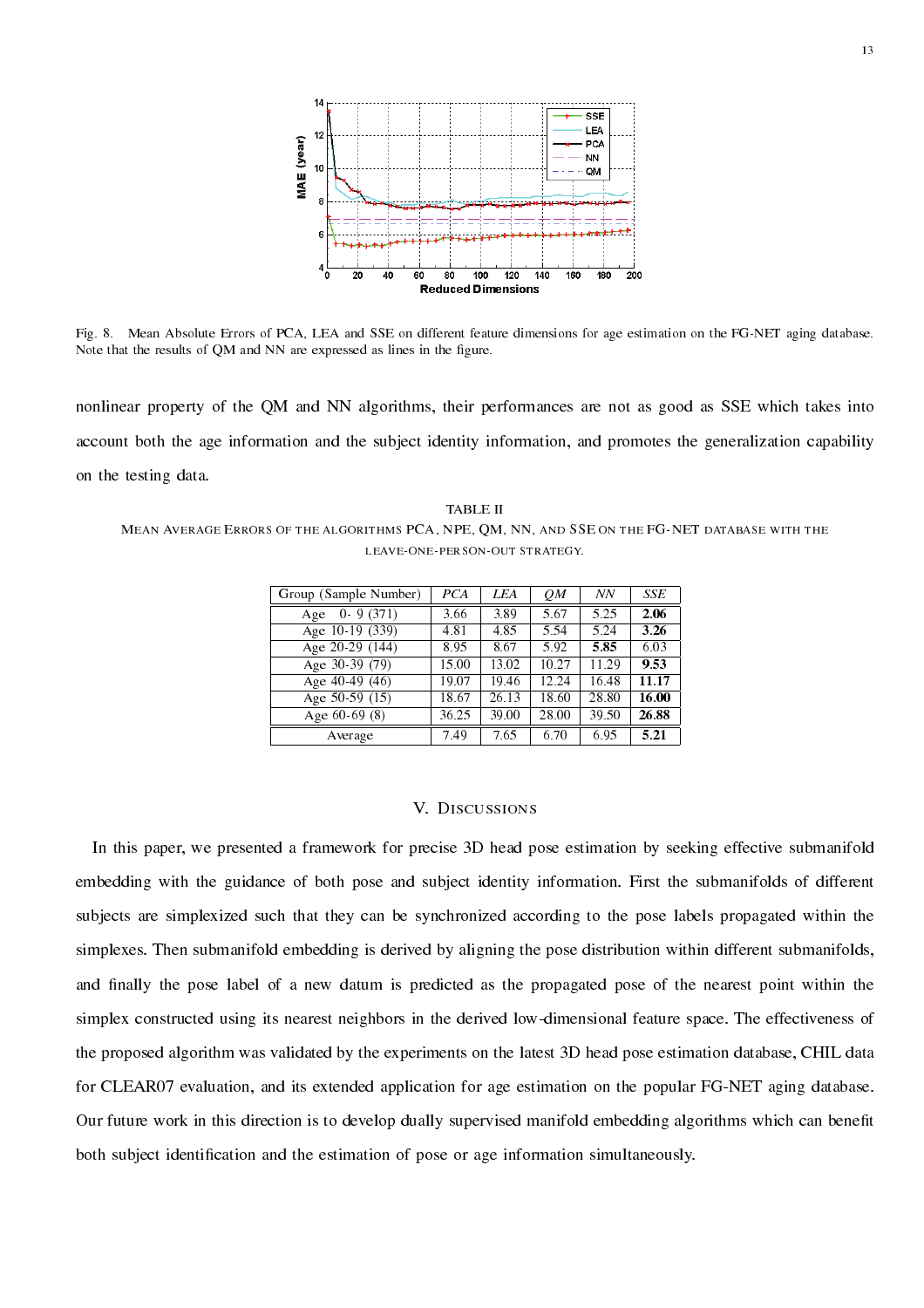#### **REFERENCES**

- [1] S. Ba, and J. Dobez. A Probabilistic Framework for Joint Head Tracking and Pose Estimation. /em Proceedings of International Conference on Pattern Recognition, vol. 4, pp. 264-267, 2004.
- [2] P. Belhumeur, J. Hespanha and D. Kriegman. Eigenfaces vs. Fisherfaces: Recognition using class specific linear projection. IEEE Transactions on Pattern Analysis and Machine Intelligence, vol. 19, pp. 711–720, 1997.
- [3] M. Belkin, and P. Niyogi. Laplacian Eigenmaps and Spectral Techniques for Embedding and Clustering. Advances in Neural Information Processing System, pp. 585–591, 2001.
- [4] C. Bregler, and S. Omohundro. Nonlinear image interpolation using manifold learning. Advances in Neural Information Processing Systems, pp. 973-980, 1995.
- [5] L. Brown, and Y. Tian. Comparative study of coarse head pose estimation. Proceedings of IEEE Workshop on Motion and Video Computing, pp.  $125-130$ ,  $2002$ .
- [6] L. Chen, L. Zhang, Y. Hu, M. Li, and H. Zhang. Head pose estimation using fisher manifold learning. Proceedings of IEEE International Workshop on Analysis and Modeling of Faces and Gestures, pp. 203–207, 2003.
- [7] T. Cootes, G. Edwards, and C. Taylor. Active appearance models. IEEE Transactions on Pattern Analysis and Machine *Intelligence*, vol. 23, no. 6, pp.  $681-685$ , 2001.
- [8] A. Elgammal and C. Lee. Separating style and content on a nonlinear manifold. IEEE conference on Computer Vision and Pattern Recognition, vol. 1, pp.  $478-485$ ,  $2004$ .
- [9] Y. Fu, and T. Huang. Graph embedded analysis for head pose estimation. Proceddings of the 7th International Conference on Automatic Face and Gesture Recognition, pp. 3-8, 2006.
- [10] K. Fukunnaga. Introduction to Statistical Pattern Recognition, 2rd edition. Academic Press, 1991.
- [11] X. He, S. Yan, Y. Hu, P. Niyogi, and H. Zhang. Face Recognition Using Laplacianfaces. IEEE Transactions on Pattern Analysis and Machine Intelligence, vol. 27, no. 3, pp. 328-340, 2005.
- [12] N. Hu, W. Huang, and S. Ranganath. Head pose estimation by non-linear embedding and mapping. *Proceedings of IEEE* International Conference on Image Processing, pp. 342-345, 2005.
- [13] I. Jolliffe. Principal Component Analysis. Springer-Verlag, 1986.
- [14] A. Lanitis, C. Draganova, and C. Christodoulou. Comparing different classifiers for automatic age estimation. IEEE Transactions on Systems, Man and Cybernetics, Part B, vol. 34, pp. 621–628, 2004.
- [15] S. Li, Q. Fu, L. Gu, B. Scholkopf, Y. Cheng, and H. Zhang. Kernel machine based learning for multi-view face detection and pose estimation. Proceedings of the International Conference on Computer Vision, vol. 2, pp. 674-679, 2001.
- [16] S. Li, X. Lu, X. Hou, X. Peng, and Q. Cheng. Learning multiview face subspaces and facial pose estimation using independent component analysis. IEEE Transactions on Image Processing, vol. 14, no. 6, pp. 705–712, 2005.
- [17] J. Munkres. Elements of Algebraic Topology. Perseus Press, 1993.
- [18] H. Murase and S. Nayar. Parametric eigenspace representation for visual learning and recognition. Proceedings of SPIE, vol. 2031, pp. 378-391, 1993.
- [19] B. Raytchev, I. Yoda and K. Sakaue. Head pose estimation by nonlinear manifold learning. Proceedings of the 17th International Conference on Pattern Recognition, vol. 4, pp. 1051-4651, 2004.